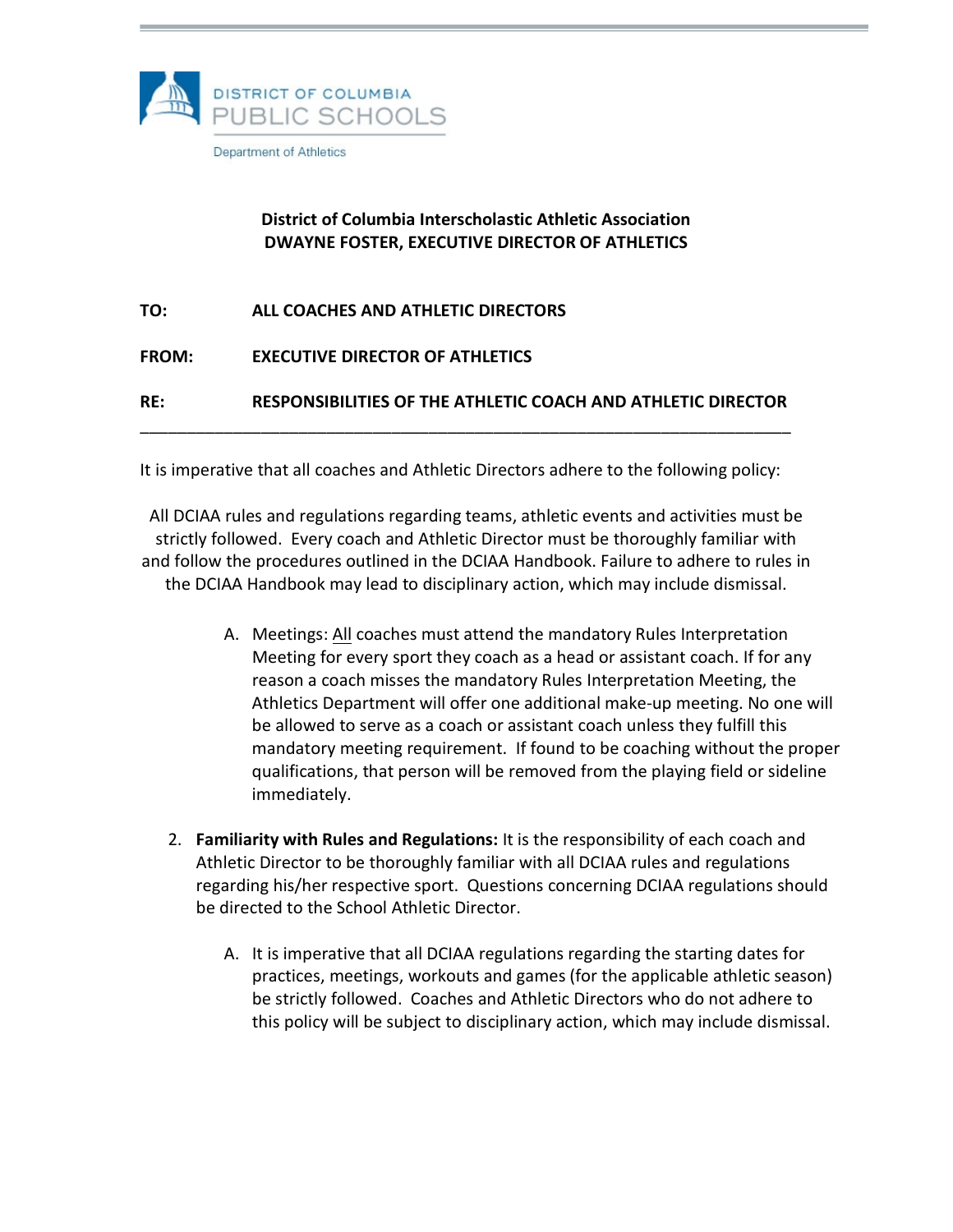

- B. It is especially important that all DCIAA regulations regarding the requirements for students' medical examinations be strictly followed. Under no circumstances may a student participate in any physical activity of any kind without a current and completed medical examination and parental permission on file as per DCIAA regulations. If found to violate this procedure, the coach and Athletic Director will be removed immediately. Additionally, coaches and Athletic Directors shall ensure that studentathletes practice a minimum of three days before the first competition.
- 3. **Supervision:** Under no circumstances are students permitted to engage in any activity without a licensed and certified coach present to directly supervise the activity. Facilities may not be used for any reason without proper completion of permits and the approval of the principal.

#### 4. **Monitoring Academic Progress:**

- A. During the school year, coaches and Athletic Directors are encouraged to follow the academic progress of the student- athletes in their charge. Coaches and Athletic Directors are urged to contact subject teachers and parents to ensure that students who are in academic jeopardy obtain the necessary support, whether it be in the form of tutoring, counseling or parent conferences. Teachers are asked to cooperate fully with coaches and Athletic Directors by providing the requested feedback either verbally or by completing periodic evaluation forms. Coaches and Athletic Directors generally have much influence on student-athletes. If used effectively and professionally, the coach/teacher "partnership" can be a valuable asset and the beneficiaries will be the students who achieve their academic goals and experience social and emotional growth by setting and meeting higher expectations for themselves.
- B. There is a clear distinction between "providing follow up and support" for a student and pressuring a teacher to change a grade after the fact. It is intolerable and unacceptable for a coach at any time to pressure a teacher to assign a certain grade or change a grade. This kind of behavior is clearly unprofessional and is not, in any situation, beneficial to the youngsters we teach. In fact, it is harmful. Coaches and Athletic Directors who do not adhere to this policy will be subject to disciplinary action, which may include dismissal.

### 5. **Professionalism, Ethics and Sportsmanship:**

A. Coaches and Athletic Directors have a responsibility to conduct themselves in a professional manner at all times; especially when conducting practice and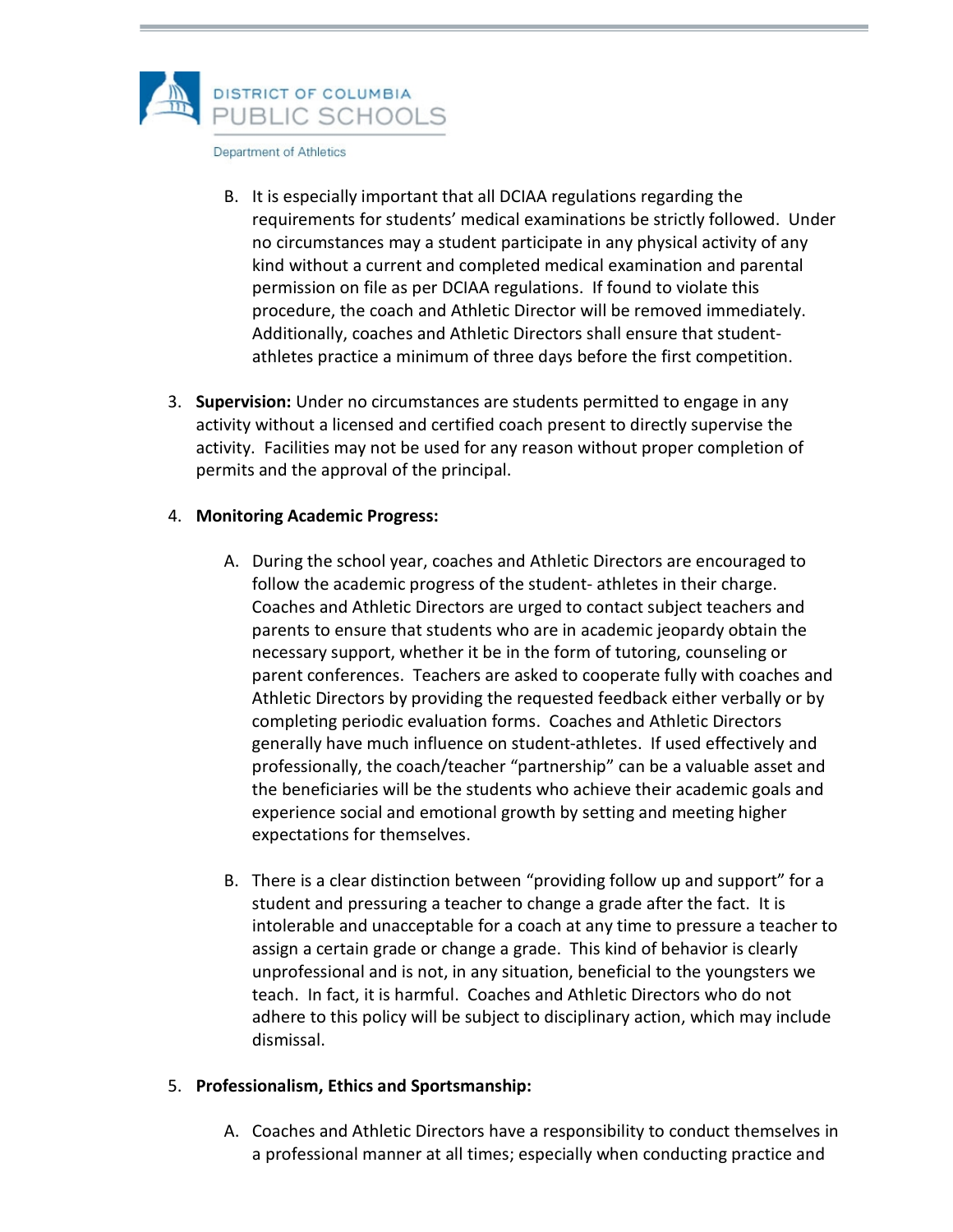

coaching in formal competition. The professional manner of a coach serves as a model for our students and is a reflection on the DCIAA. Coaches and Athletic Directors who fail to conduct themselves in a professional manner will be subject to disciplinary action, which may include dismissal. Coaches and Athletic Directors must follow all District of Columbia ethics rules and the Code of Ethics set forth by the National High School Federation of Sports. Any questions about ethical standards applicable to DCPS coaches must be referred to the DCPS Office of the General Counsel.

- B. Coaches and Athletic Directors must conduct themselves with the spirit of "good sportsmanship." Verbal abuse that is displayed towards anyone while on duty, including students, referees/umpires, officials, parents, and other event attendees, is clearly unacceptable. Coaches and Athletic Directors who do not adhere to this policy will be subject to disciplinary action, which may include dismissal.
- C. **Background Clearance Process:** Coaches and Athletic Directors must undergo and clear a criminal background check through the DCPS Office of School Security, administer a tuberculosis screening and receive a coaching ID, prior to the beginning of the coaching season and having contact with students or children, including at practices. Coaching ID's must be visibly worn at all practices and games. All Head Coaches must complete the Athletic Coaches Form for their team. All Head Coaches are responsible for ensuring that all assistant coaches have undergone this clearance process prior to performing any work. Head Coaches will receive at least a one (1) game suspension for failure to comply with these requirements and may be subject to disciplinary action, which may include dismissal. If found to be coaching without the proper qualifications, that person will be removed from the playing field or sideline immediately.
- 6. **Communications and Media:** Only coaches and Athletic Directors are to communicate on behalf of their team with parents, game officials, and DCIAA officials. All inquiries from news media outlets must be directed to the DCPS Office of Communications and the Executive Director of Athletics.
- 7. **Investigation of Complaints:** Complaints by DCIAA officials will be vigorously investigated and may lead to disciplinary action, which may include dismissal.
- 8. **Locker Rooms:** Please be advised that girls and boys must never be in each other's locker rooms. This includes but is not limited to before school, during school, after school or during extra curricular activities. Additionally, students must be supervised at all times in the locker room. Students should use appropriate conduct on the fields, courts, and extending into the locker room.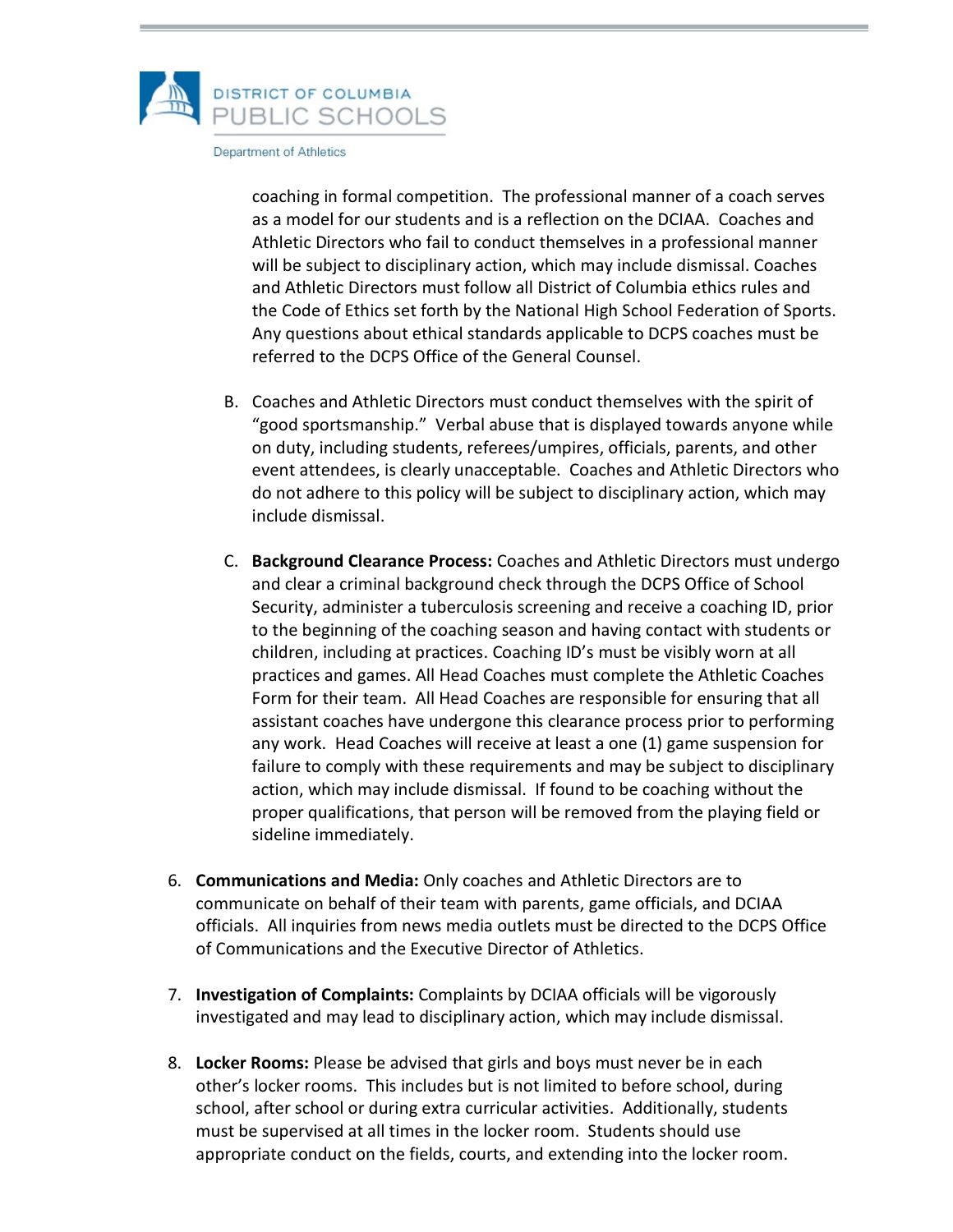

Anyone who has been bullied/hazed or are aware of incidents of bullying/hazing should report this behavior to the principal or principal's designee. (Refer to DCPS Bullying Policy)

- 9. **Student Attendance:** Coaches and Athletic Directors must check school attendance of players on the day of games and practices. Students who are absent from school must not be allowed to participate that day.
- 10. **Coaching Volunteers:** It is important that all athletics volunteers adhere to the following policy:
	- A. Those individuals who wish to volunteer to assist our coaches must first receive the written approval of the School's Athletic Director. This process must be renewed prior to the beginning of the season for the activity in question.
	- B. Volunteers are required to submit as part of the application for approval process the following documentation.
		- Copy of photo identification (ex., driver's license)
		- Complete background information form
		- Current employment verification as well as name of immediate supervisor
		- Home address and phone number
		- Once volunteer coaches have been approved, they must go to 1200 First Street NE to be fingerprinted by DCPS (only if non-DCPS employee) and are required to submit a copy of their background clearance to the Athletic Director before beginning their volunteering. This process also includes a tuberculosis screening.
	- C. Volunteers must abide by the same rules of professional conduct outlined in this memo.
- 11. **Facilities Maintenance:** It is the responsibility of all coaches and Athletic Directors to ensure that the facilities that they and their players use are maintained in a neat and orderly fashion. Additionally, coaches are also responsible to ensure that all doors and gates are locked at the conclusion of any related activity. Facilities issues must be brought to the attention of the school custodian and the respective athletic director and athletic trainer.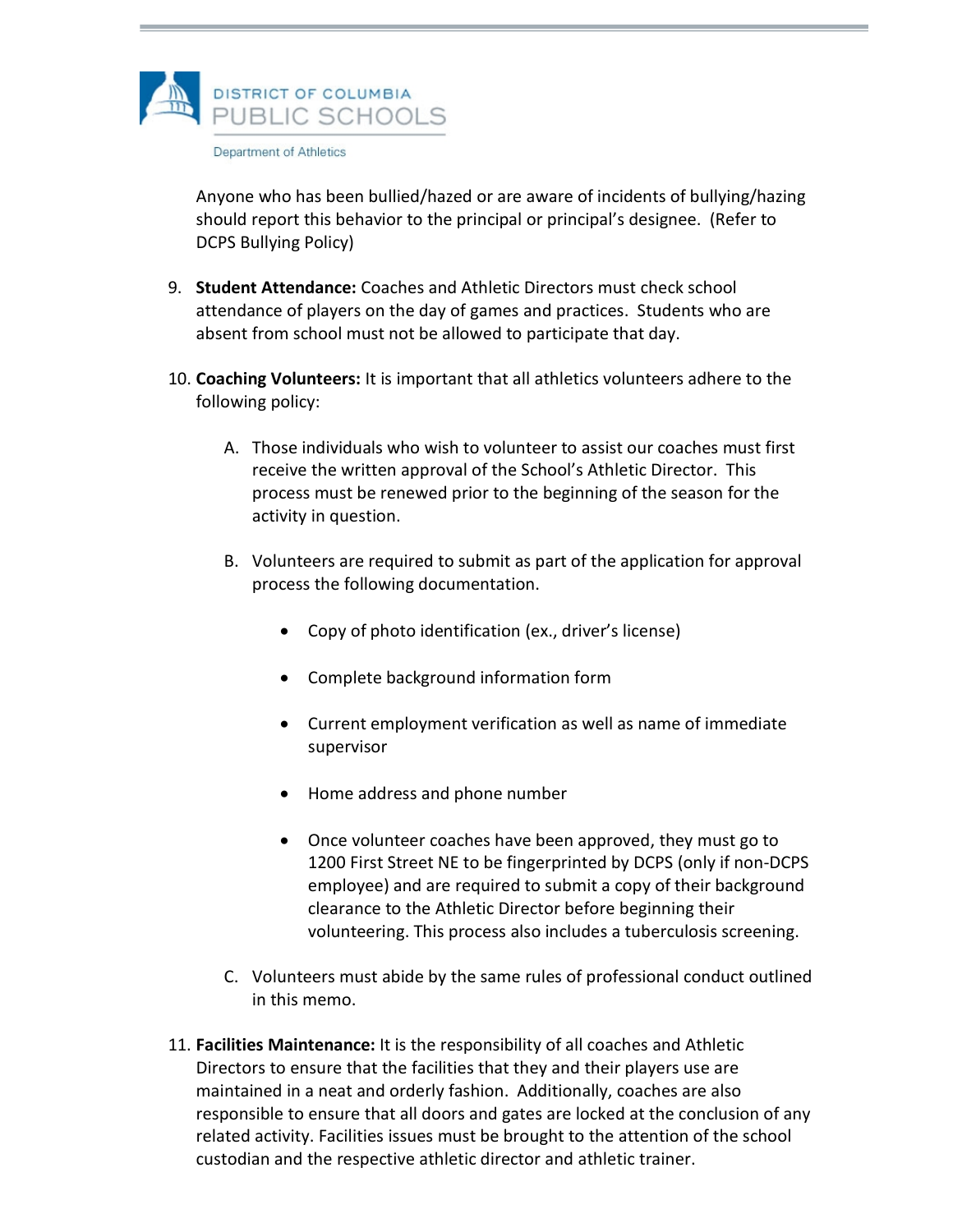

12. **Locker Room Security:**

- A. Teams must clean up after themselves while in the locker room.
- B. Coaches and Athletic Directors are forbidden to give facility keys to any student.
- C. Coaches and Athletic Directors must open the locker room door, escort the athletes to the locker room and remain there while they change.
- D. Coaches and Athletic Directors must clear out the locker room at the end of practice/game and escort their athletes out of the building.
- 13. **School Security:** Fans may not enter the school to use restroom facilities. Doors leading to the school building must be locked at all times.
- 14. **Athletic Scholarships:** It is the coaches' and Athletic Directors responsibility to forward the name of any student who pursues an athletic scholarship to the Assistant Director of Compliance and Student Affairs for the DCIAA. Working with and notifying the respective schools' guidance counselor, this must be done as early as possible in a student's high school experience.
- 15. **Transportation:** Coaches and Athletic Directors are responsible for ensuring studentathletes are transported using DCPS-approved transportation methods only. Coaches and Athletic Directors are forbidden to transport students at any time.
- 16. **Fundraising and Donations:** Coaches and Athletic Directors must follow all school rules pertaining to school sanctioned fundraising activities. Coaches and Athletic Directors must never accept any donation (cash or in-kind) without ensuring the donation meets guidelines established by the Office of Partnerships and Grant Services. For additional guidance concerning this process, please contact the Donations and Volunteers Coordinator within the Office of Family and Public Engagement.
- 17. **Student Dismissal:** The coach must get approval of the School Athletic Director and contact the parent/guardian of any student who has tried out and been accepted as part of any one of our teams and is subsequently dismissed because he/she did not follow team rules and regulations. If the parent/guardian wishes to discuss the reason for dismissal, it is up the coach to contact and explain the reasons for the dismissal. If the coach requires support, the coach should enlist the support of the athletic director.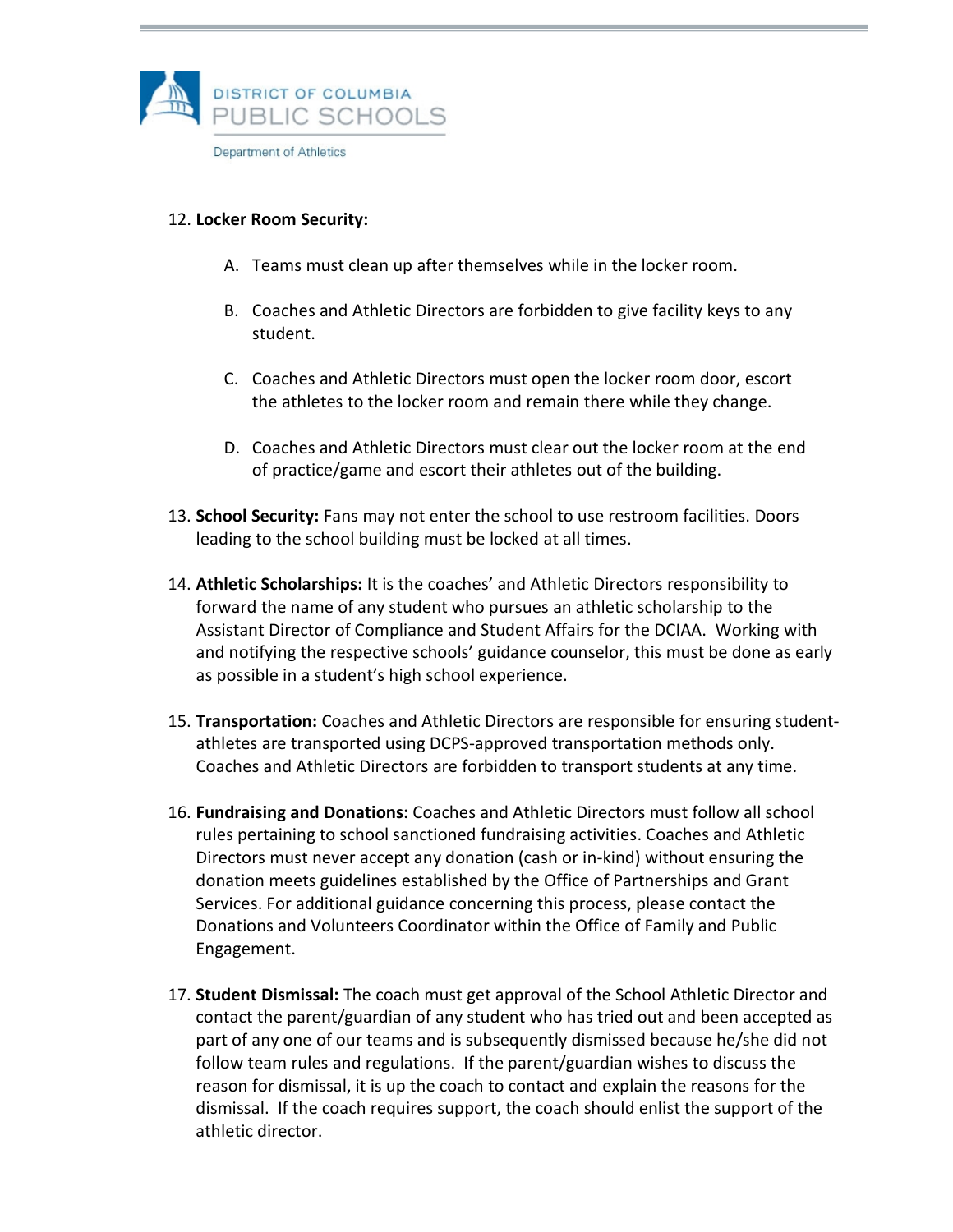

## 18. **Mandatory Coaching and Athletic Director Requirements: COACHES ARE NOT ALLOWED TO COACH A SINGLE GAME OR PRACTICE UNLESS THEY HAVE DONE THE FOLLOWING:**

- A. Attend a DCIAA mandatory coaches clinic;
- B. Sign this memorandum;
- C. Obtained First Aid, CPR and AED Training;
- D. Undergo concussion Training;
- E. Undergo heat Acclimatization Training;
- F. Pass the DCIAA Coaches Test; and
- G. If applicable, take the National Federation High School Unified Sports Training.
- 19. **PAYMENT:** Coaches and Athletic Directors shall not receive payment for coaching work if they fail to a) complete the background check process described above in paragraph six (6), b) receive a coaching ID, c) attend the Rules Interpretation Meeting, and d) complete all medical training certifications. In addition, if a coach is offered any other payment or anything of value related to their coaching duties beyond the payment received from DCPS, they must contact the Office of the General Counsel to receive guidance. Any coach who fails to follow this rule is subject to disciplinary action, which may include dismissal.

Failure to comply with any of the directives in this memo may lead to disciplinary action, which may include dismissal.